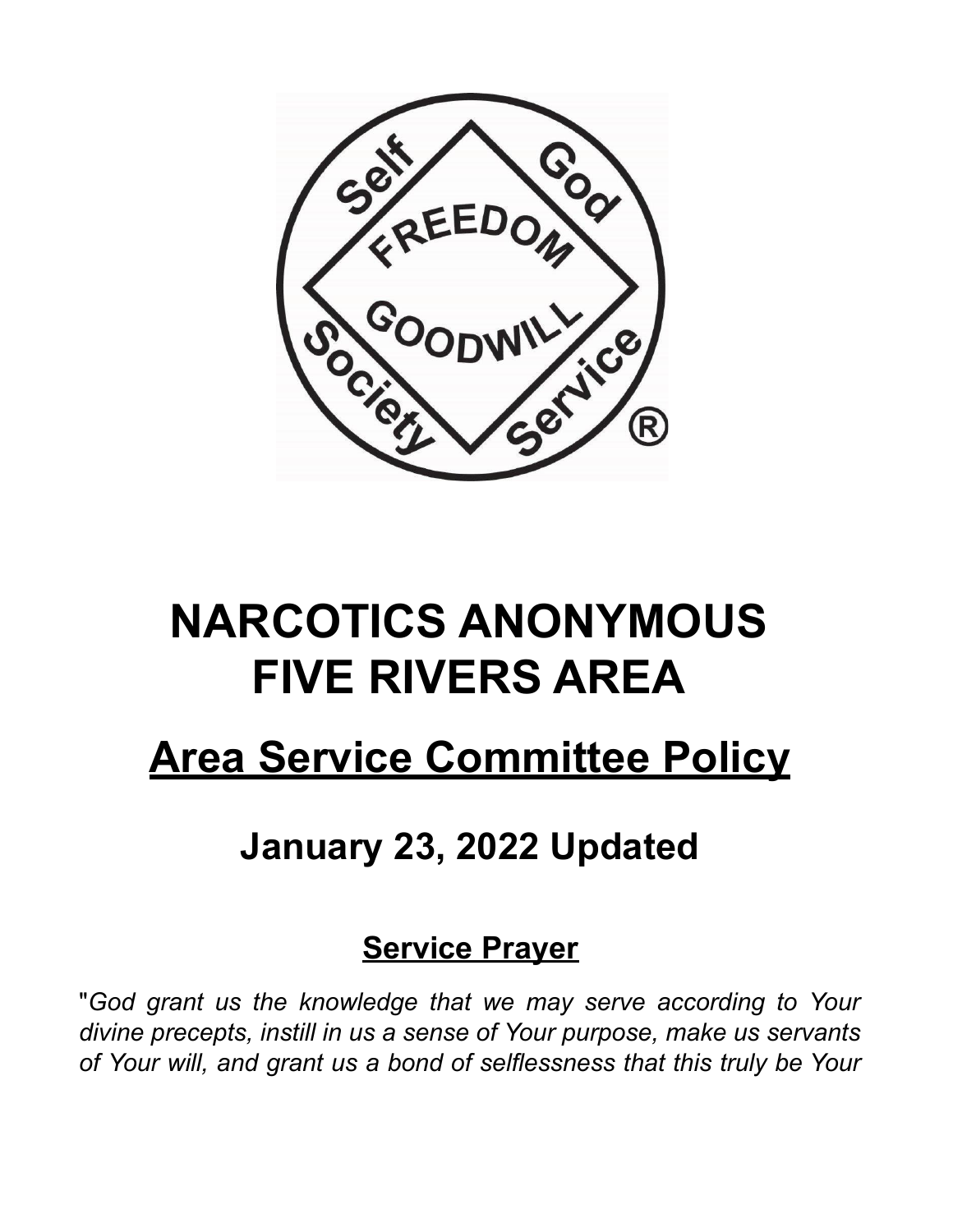#### *work, not ours, in order that no addict, anywhere, need die from the horrors of addiction."*

January 23, 2022

#### **THE TWELVE TRADITIONS OF NARCOTICS ANONYMOUS**

- 1. Our common welfare should come first; personal recovery depends on NA unity.
- 2. For our group purpose there is but one ultimate authority a loving God as He may express Himself in our group conscience. Our leaders are but trusted servants, they do not govern.
- 3. The only requirement for membership is a desire to stop using.
- 4. Each group should be autonomous except in matters affecting other groups or NA as a whole.
- 5. Each group has but one primary purpose—to carry the message to the addict who still suffers.
- 6. An NA group ought never endorse, finance, or lend the NA name to any related facility or outside enterprise, lest problems of money, property, or prestige divert us from our primary purpose.
- 7. Every NA group ought to be fully self-supporting, declining outside contributions.
- 8. Narcotics Anonymous should remain forever nonprofessional, but our service centers may employ special workers.
- 9. NA, as such, ought never be organized, but we may create service boards or committees directly responsible to those they serve.
- 10. Narcotics Anonymous has no opinion on outside issues; hence the NA name ought never be drawn into public controversy.
- 11. Our public relations policy is based on attraction rather than promotion; we need always maintain personal anonymity at the level of press, radio, and films.
- 12. Anonymity is the spiritual foundation of all our traditions, ever reminding us to place principles before personalities.

#### **TWELVE CONCEPTS FOR NA SERVICE**

- 1. To fulfill our fellowship's primary purpose, the NA groups have joined together to create a structure which develops, coordinates, and maintains services on behalf of NA as a whole.
- 2. The final responsibility and authority for NA services rests with NA groups.
- 3. The NA groups delegate to the service structure the authority necessary to fulfill the responsibilities assigned to it.
- 4. Effective leadership is highly valued in Narcotics Anonymous. Leadership qualities should be carefully considered when selecting trusted servants.
- 5. For each responsibility assigned to the service structure, a single point of decision and accountability should be clearly defined.
- 6. Group conscience is the spiritual means by which we invite a loving God to influence our decisions.
- 7. All members of a service body bear substantial responsibility for that body's decisions and should be allowed to fully participate in its decision-making processes.
- 8. Our service structure depends on the integrity and effectiveness of our communications.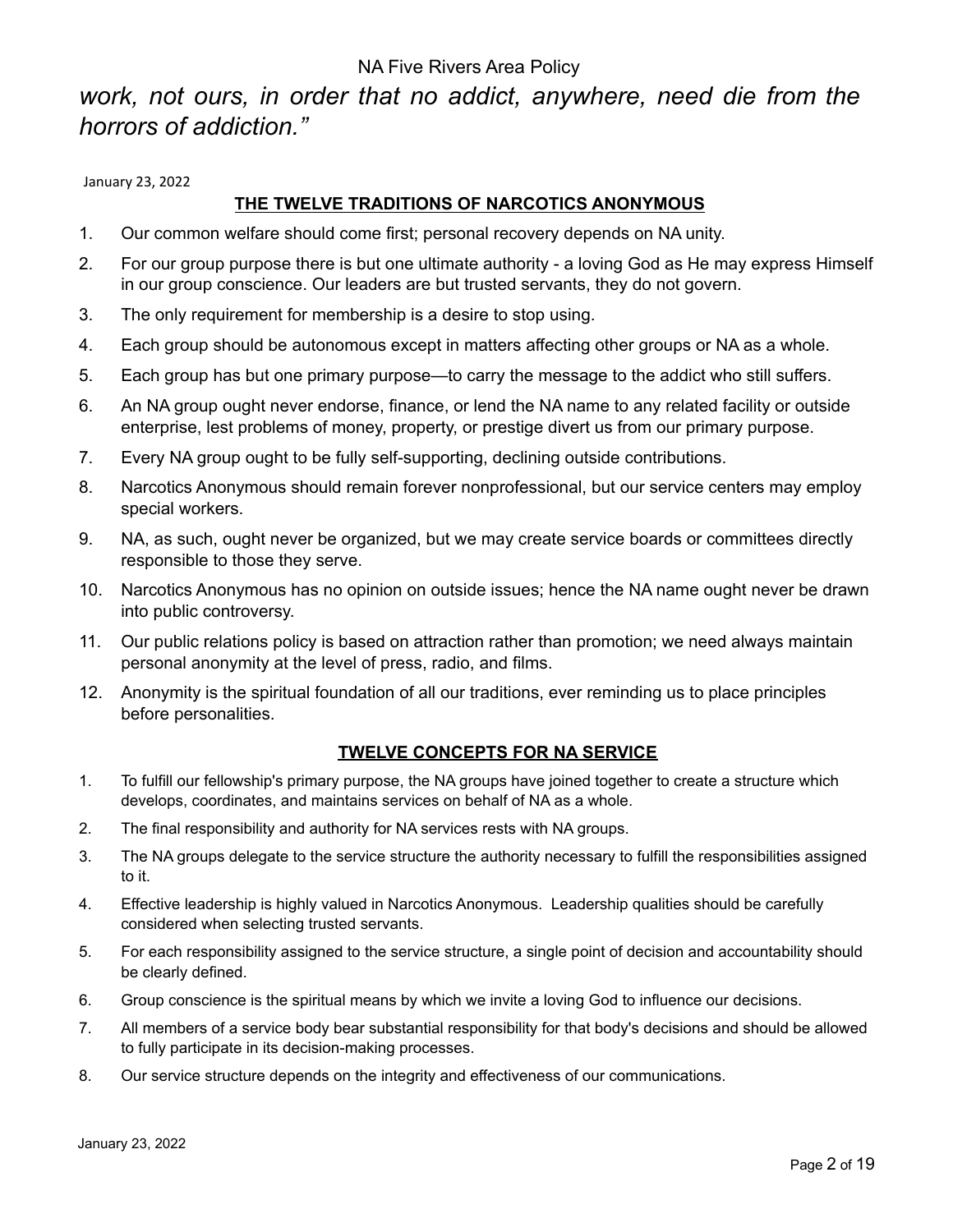- 9. All elements of our service structure have the responsibility to carefully consider all viewpoints in their decision-making processes.
- $10.$ Any member of a service body can petition that body for the redress of a personal grievance, without fear of reprisal.
- $11.$ NA funds are to be used to further our primary purpose, and must be managed responsibly.
- $12.$ In keeping with the spiritual nature of Narcotics Anonymous, our structure should always be one of service, never of government.

#### **Table of Contents**

| А.            |  |  |
|---------------|--|--|
|               |  |  |
|               |  |  |
|               |  |  |
|               |  |  |
|               |  |  |
|               |  |  |
|               |  |  |
|               |  |  |
| Page 11       |  |  |
|               |  |  |
|               |  |  |
| General<br>А. |  |  |
|               |  |  |
|               |  |  |
|               |  |  |
|               |  |  |
|               |  |  |
|               |  |  |
|               |  |  |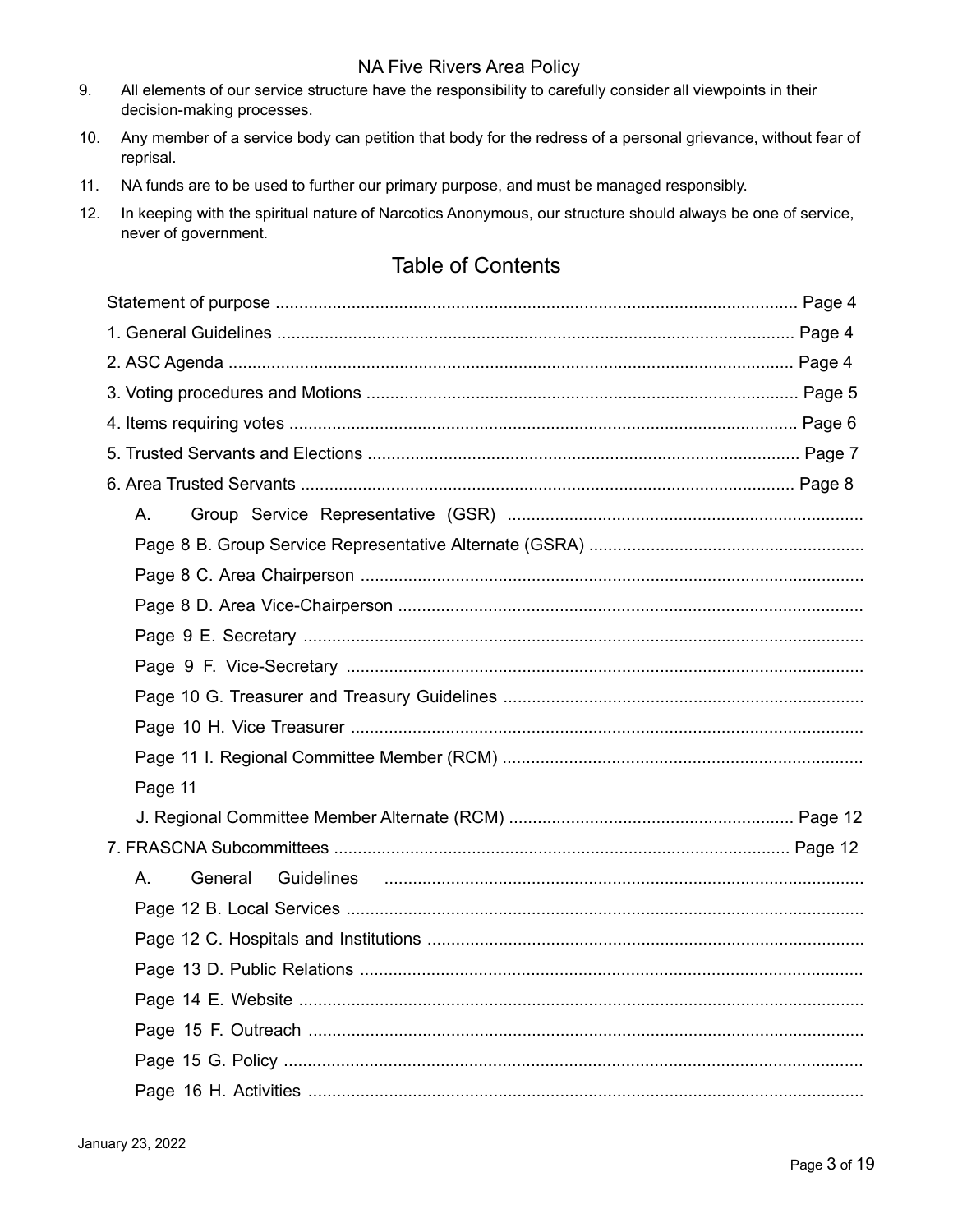Page 17

#### Statement of Purpose

The Five Rivers Service Committee of Narcotics Anonymous is established by and responsible to the Fellowship. Its purpose is to define and carry out the policies and support the Fellowship of Narcotics Anonymous. The Area Service Committee does this by joining the members and groups into a unified Fellowship, and by actively encouraging the primary purpose and growth of Narcotics Anonymous.

The Groups of the Five Rivers Area of Narcotics Anonymous have joined together to create a service structure which develops, coordinates, and maintains services on behalf of the FRASCNA Groups and NA as a whole. This committee's primary purpose is to help carry the Narcotics Anonymous message of recovery, and serve as a link between the FRASCNA groups, the Ohio Regional Service Committee, and the World Service Committee of Narcotics Anonymous. The ASC will operate in accordance with the Twelve Traditions and the Twelve Concepts of Narcotics Anonymous.

#### **1. General Guidelines**

- A. FRASCNA Area Service meeting should be conducted in accordance with 'A Guide to Local Services in Narcotics Anonymous'.
- B. The Five Rivers Area Service Committee (FRASCNA) meets on the fourth Sunday of each month, for the express purpose of serving the specific needs of its member groups. Emergency meetings may be called by a majority of administrative members when needed.
- C. Administrative members of the ASC consist of:
	- 1) Area Chairperson
	- 2) Treasurer
	- 3) Secretary
	- 4) RCM (Regional Committee Member)
- D. Administrative members are expected to be present at all ASC meetings.
- E. FRASCNA consists of duly elected Group Service Representatives (GSRs) from member groups, elected Area Trusted Servants, and Area Subcommittee Chairpersons.
- F. A group is a member of FRASCNA when they say they are. New Groups will be recognized at beginning of the monthly Area Service Committee.
- G. The ASC will donate an NA Group Starter Kit and 25 schedules to any new Group in the Area.
- H. No purchases or sales are to be made on credit by the ASC Trusted Servants or GSRs without prior ASC approval.
- I. In the event of misuse of funds, restitution will be made to the Area or legal action may be taken.

#### **2. Area Service Committee monthly agenda items**

A. 2:00 pm ASC meeting begins/Welcome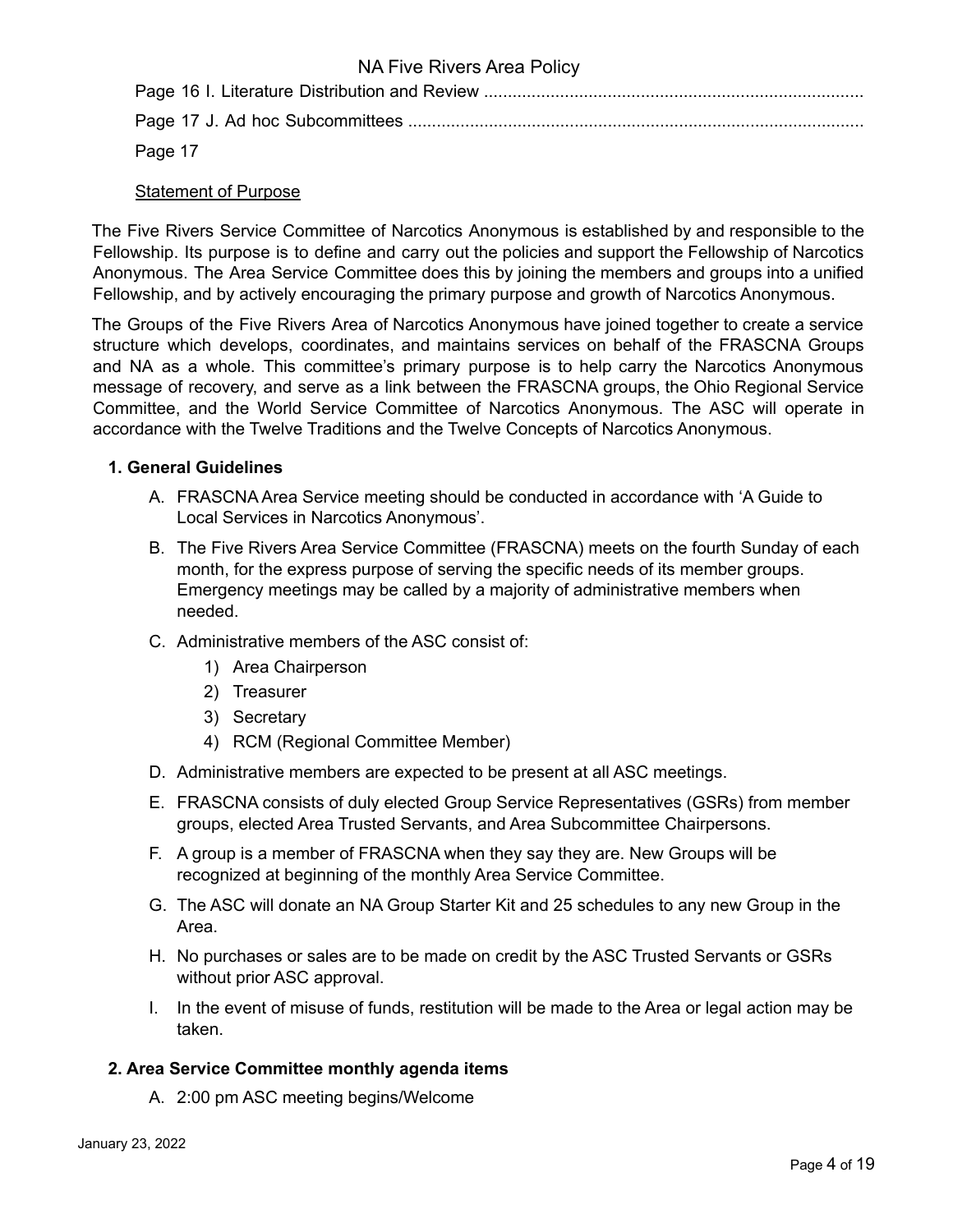- B. Moment of silence followed by Serenity Prayer
- C. Twelve Traditions, Twelve Concepts, and Service Prayer are read
- D. Recognize any Groups new to FRASCNA and recognize new GSRs
- E. Roll call
- F. Chair/Secretary reports, Pass around Lines of Communication for updates and approve minutes from previous month
- G. RCM report
	- H. Treasurer's report **(reports previous month)**
- I. Subcommittee reports
	- 1) Local Services (H & I, Webmaster and PR)
	- 2) Literature
	- 3) Website
	- 4) Outreach
	- 5) Policy
	- 6) Activities
	- 7) Ad-hoc Committees
- J. Open forum/sharing session:
	- **•** Floor is open to any GSR with homegroup issues
	- **•** Floor is open to anyone wishing to address the ASC
- K. Recess for said period (Optional)
- L. Roll call to confirm voting members
- M. Old business: Topic reports, updates from previous meetings, motions brought back to groups, items that were tabled, election of Trusted Servants. N. New business: New items for discussion.
	- 1) Read and discuss motions
	- 2) Request nominations for administrative positions in October
	- 3) Request nominations for subcommittee chairpersons in April
- O. Group Reports
- P. Closing prayer at end of business or at 4:30 whichever comes first

#### **3. Voting procedures and Motions**

ACS business is based on Roberts Rules of Order. However, it is important to remember that the spiritual principles in our Twelve Traditions, Twelve Concepts and ASC Policy always take precedence over Robert's Rules of Order. This area uses Majority style voting.

• Roll call will be taken at the beginning of the meeting and again after the recess or before "Old Business" to determine the groups present for voting.

The following guidelines are used to submit, discuss and vote on motions presented at ASC.

#### **1. Types of votes:**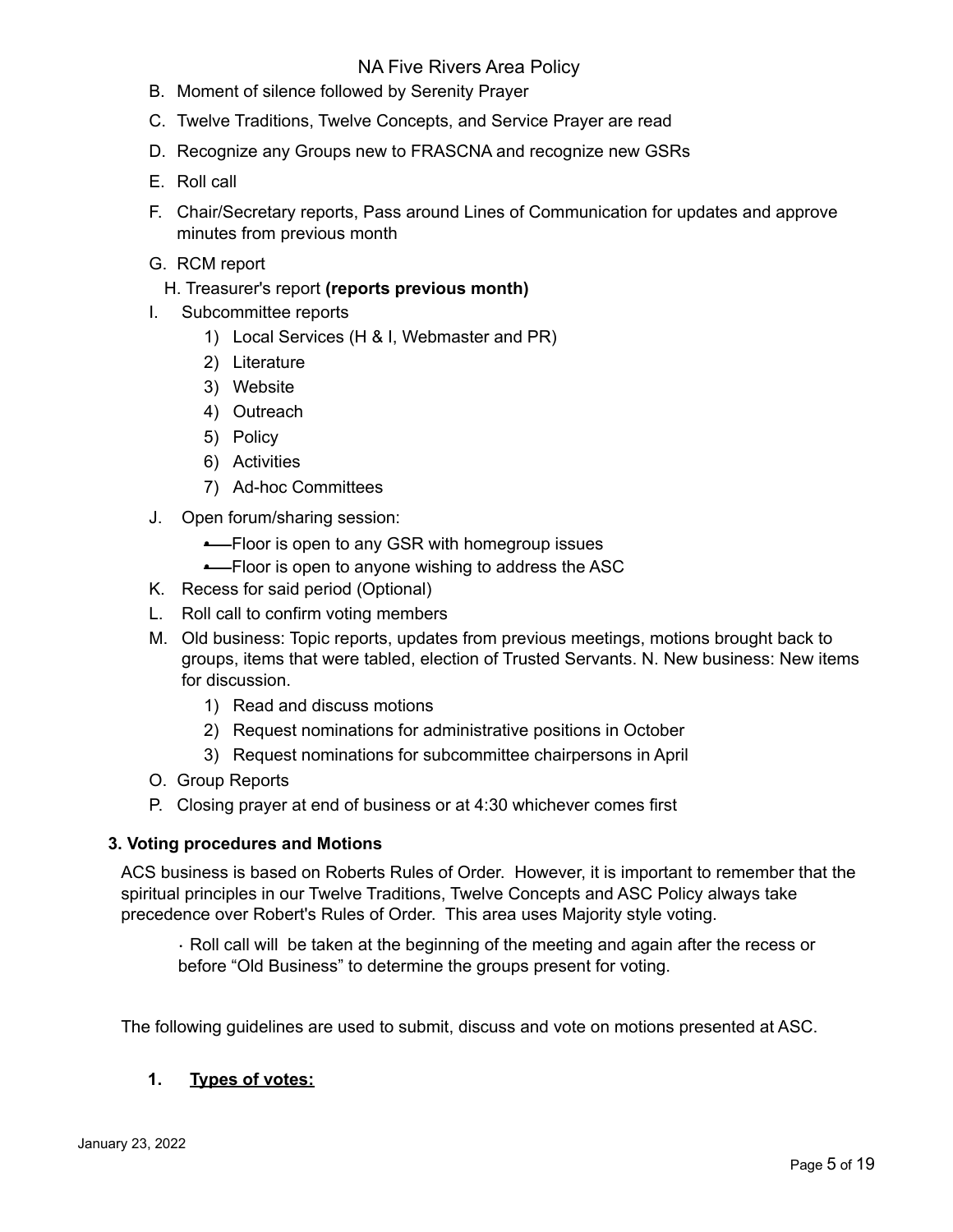Majority Vote: more than half of the votes cast by groups in attendance.

a. Abstention: To abstain is not to vote. Abstentions are not counted

#### **2. Submitting a motion:**

Anyone attending the ASC meeting may make a motion, however, only those listed below can second a motion:

• GSR's or in their absence the designated representative for that group. ACS Vice Chairperson, secretary, treasurer, RCM, and Subcommittee Chairs.

A. Matters affecting the ASC only will be decided by the ASC at the ASC meeting. Matters affecting Groups shall be taken back to the Groups for a group conscience and vote.

B. Anyone attending the ASC meeting may participate in discussions.

- C. Motions must be seconded before discussion can occur.
- D. A group motion or nomination brought to the ASC does not need to be seconded.
- E. Only GSRs, or in their absence, GSR Alternates may vote. New GSRs will have voting privileges immediately. Only one vote per person will be counted. The Chairperson may vote to break a tie.
- F. In the event a group is unable to be represented at the ASC, the group must email their vote to an administrative committee member prior to the ASC.
- G. All motions made at the ASC meeting shall be in writing on forms provided by the Secretary and must include the intent of the motion
- H. Administrative motions such as motions to close or motions to table a discussion need no debate but still require a second and a vote.
- I. Any amendment, deletion, or addition to this Policy shall be made only after being sent back to the Area Groups for a Group Conscience. Changes to the Policy also require a two-thirds majority vote by GSRs present in order to be approved
- J. Any motion brought and decided by the ASC cannot be resubmitted for six consecutive area meetings unless immediate action is necessary for emergency situations.

#### **4. Items requiring votes – (Items to be taken back to groups)**

- A. Election or removal of Trusted Servants and Subcommittee Chairs, except in matters of theft or violence.
- B. Changes in the amount of the Treasury Prudent Reserve.
- C. Annual budget or mid-year changes to annual budget.
- D. Non-budgeted amounts over \$50.00 (excluding Literature Distribution)
- E. Area Service Committee and Group motions.

#### **5. Trusted Servants and Elections**

A. Five Rivers Area Service Committee Trusted Servants will consist of the following: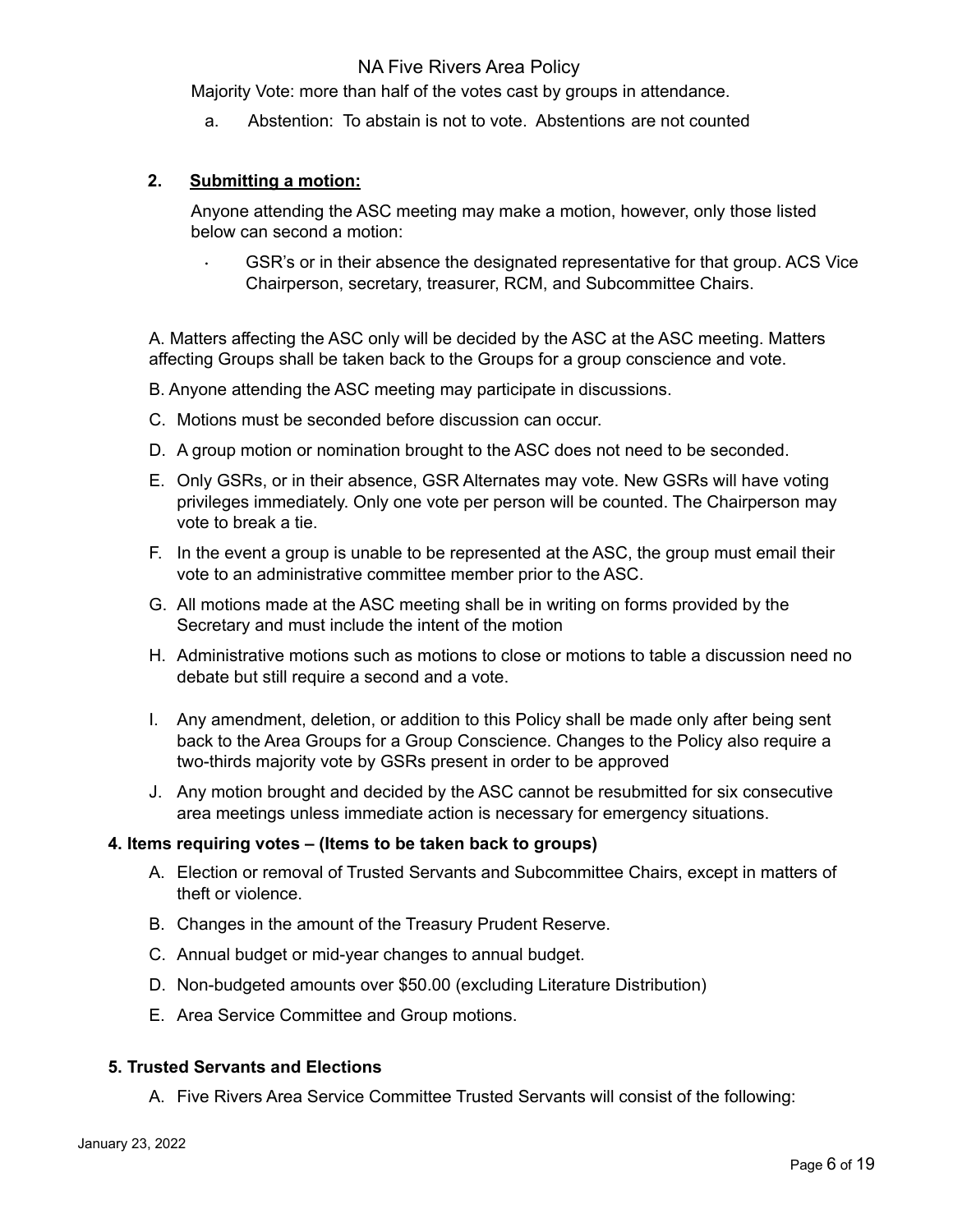- 1) ASC Chairperson and Vice-Chair
- 2) Secretary and Vice-Secretary
- 3) Treasurer and Vice-Treasurer
- 4) RCM and RCM Alternate
- 5) GSRs (Elected by their Home Group)
- 6) Subcommittee Chairs
- 7) Ad-hoc Subcommittee Chairs.
- B. Elections will be held as terms expire or on an as-needed basis.
- C. Candidates must be present during nomination to answer any questions in order to be considered. The ASC shall have no more than five minutes to ask questions of each candidate.
- D. It is suggested that all Trusted Servant nominees have a working knowledge of the Twelve Steps, Twelve Traditions and Twelve Concepts.
- E. No ASC member will hold more than one Trusted Servant position at any one time with the exception of GSR.
- F. It is suggested that no ASC Trusted Servant serve on the Area and Regional level concurrently with the exception of the RCM and RCM Alternate.
- G. Administrative and Subcommittee Trusted Servants are elected to a one year term of service. No Trusted Servant will serve more than (2) consecutive terms in the same position, unless there is no one else with the willingness to fill the position. Alternates will serve a minimum of 2 years ( $1<sup>st</sup>$  year training,  $2<sup>nd</sup>$  year in position)
- H. Administrative positions serve from January to December. ASC Chairperson requests nominations in *October, nominations are submitted in November, and voting is done in December.*
- I. In the event of mid-term resignation or removal of Chairperson, RCM, Treasurer, or Secretary, the appropriate Vice-Chairperson or Alternate will fill the position following a vote of confidence (a vote showing that a majority continues to support the policy or the trusted servant).
- J. Subcommittee Chairpersons serve from July to June. ASC Chairperson requests nominations in *April, nominations are submitted in May, and voting is done in June*. K. Standing Subcommittees
	- 1) Local Services (Includes H & I and Public Relations, Website, Phoneline)
	- 2) Literature Distribution
	- 3) Outreach
	- 4) Policy
	- 5) Activities
- L. All Trusted Servants and/or anyone else receiving NA funds must submit a detailed, written financial report with receipt(s) at the ASC meeting.
- M. Trusted Servants may be removed from office for any of the following reasons: 1) Relapse
	- 2) Excessive absence
	- 3) Neglect of duties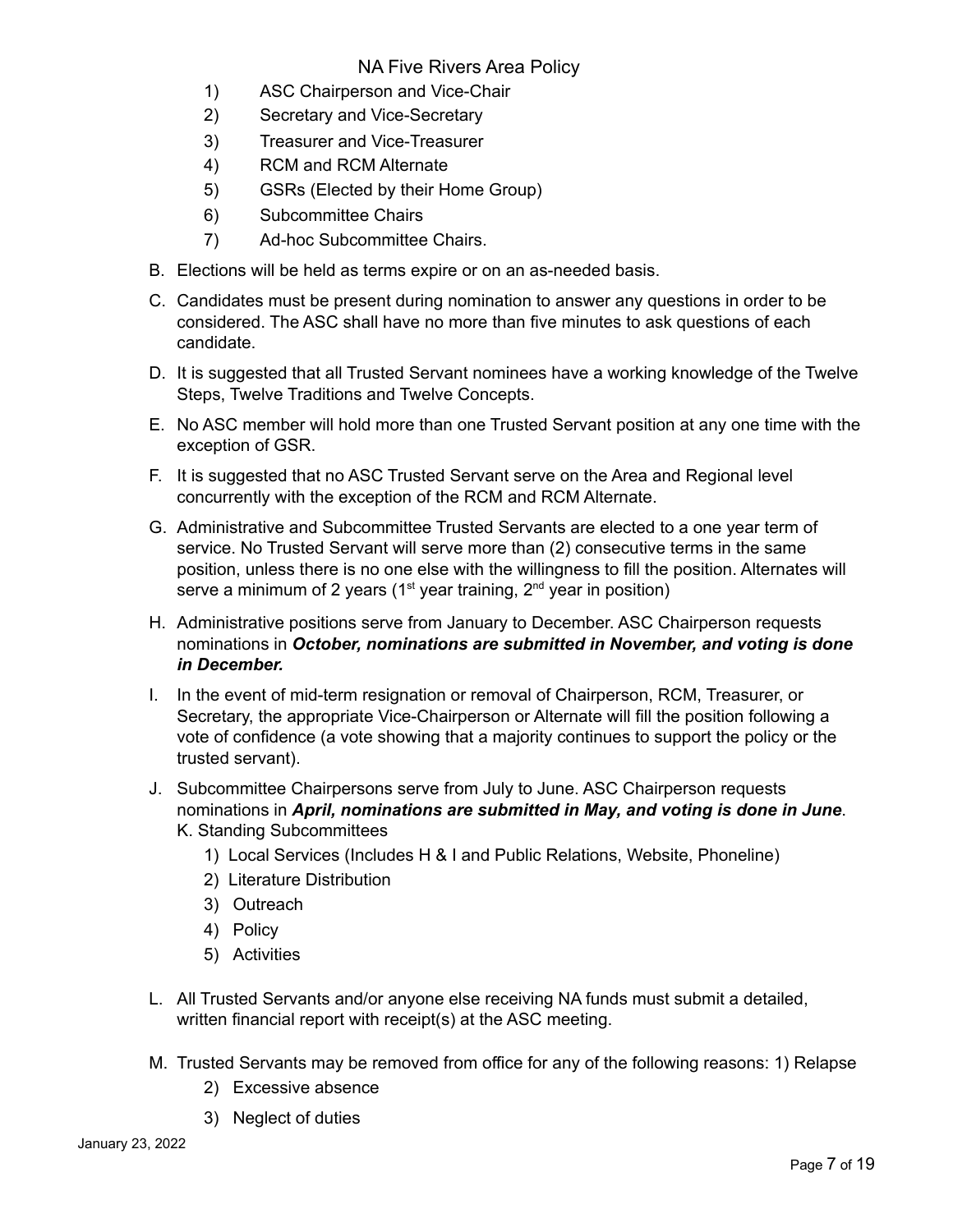- 4) Disregard for Group or Area conscience
- 5) Repeated Traditions violations
- 6) Disregard for Service Concepts
- 7) Misuse of NA funds
- 8) Falsification of financial reports
- 9) Any act of theft or violence in committee or toward other members.
- N. At the end of a service term, whether completed, resigned, or removed from office, Trusted Servants will return all supplies, informational material or other pertinent items to the incoming Trusted Servant or to the Area Service Body.

#### **6. Area Trusted Servants**

#### A. **Group Service Representatives (GSRs)**

"Group service representatives bear great responsibility. While GSRs are elected by and accountable to the group, they are not mere group messengers. They are selected by their groups to serve as active members of the Area Service Committee. As such, they are responsible to act in the best interests of NA as a whole, not solely as advocates of their own groups' priorities." (Group Booklet - page 17)

- 1) All GSRs are voting members.
- 2) GSRs are elected by their Group/Responsible to their Group and NA as a whole. 3) Attends monthly ASC meetings.
	- 4) Reviews and approves annual ASC budget.
	- 5) Approves non-budgeted requests for funds.
	- 6) Presents a written report of donations, literature purchases, meetings, unity activities, and group issues.
	- 7) Participates in all discussions and voting decisions.
	- 8) Votes on all voting issues and elections.
- B. **Group Service Representative Alternate (GSRA)** 1) Votes in absence of the GSR.
- C. **Area Chairperson** (Term of service: **January – December**)
	- 1) It is suggested that the Chairperson have a minimum of (2) years clean time, previous involvement with Area Service, a working knowledge of the Twelve Steps, Twelve Traditions and Twelve Concepts.
	- 2) The Chairperson shall maintain the key to the Area Service Committee meeting room and is responsible for unlocking and locking the door at each ASC meeting.
	- 3) The Chairperson prepares an Agenda, bringing copies for all members and presides over the monthly ASC meeting. The Chairperson is also responsible for maintaining an orderly flow of business.
	- 4) The Chairperson is the second alternate RCM and shall represent FRASCNA at regional meetings in the absence of the RCM and RCM Alternate.
	- 5) The Chairperson may table a motion which cannot be resolved without further information.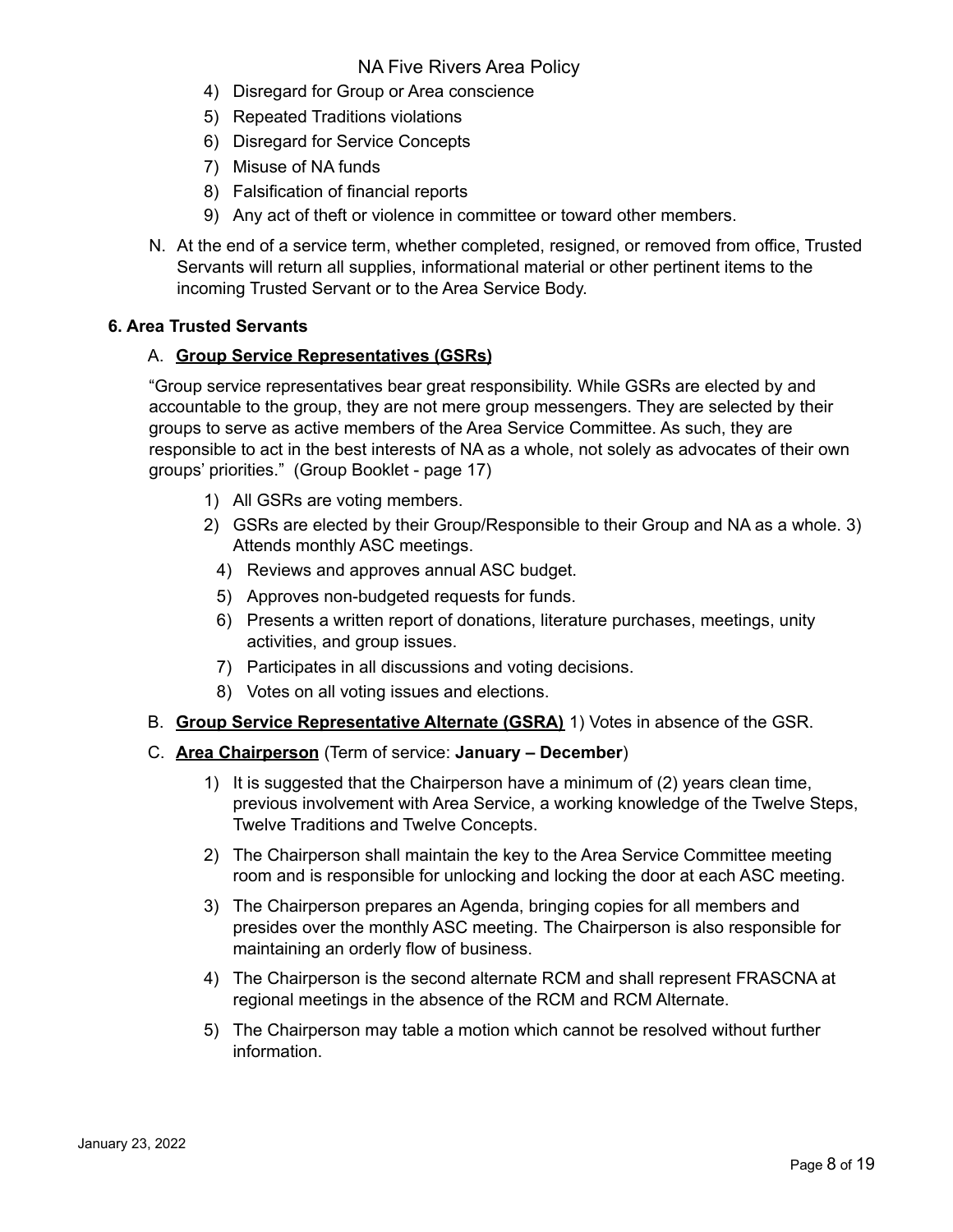6) The Chairperson has no vote or opinion and is in position solely to facilitate the meeting in accordance with this Policy. However, if there is a tie the Chairperson will vote to break the tie.

#### D. **Vice-Chairperson** (Term of service: **January – December**)

- 1) It is suggested that the Vice-Chairperson have a minimum of (1) year clean time, previous involvement with Area Service, a working knowledge of the Twelve Steps, Twelve Traditions and Twelve Concepts.
- 2) The primary responsibility of the Area Committee Vice-Chairperson is the coordination of Area Subcommittees. The Area Vice-Chair stays in regular touch with the Chairperson of each subcommittee. The Vice-Chair should stay informed of subcommittee projects and problems by attending subcommittee meetings whenever possible. If disputes arise within a subcommittee or between subcommittees, the ASC Vice-Chair helps find solutions for them.
- 3) The Vice-Chairperson is also responsible to assist the Chairperson in conducting Area Committee meetings and to conduct ASC meetings in the Chairperson's absence.
- 4) The Vice-Chair will collaborate with Outreach to host a GSR learning day as needed.
- 5) This position is for a year with the expectation they learn the role in preparation of taking over the role the following year pending they are elected by the ASC.

#### **E. Secretary** (Term of service: **January – December**)

- 1) It is suggested that the Secretary have a minimum of (1) year clean time, previous involvement with Area Service, a working knowledge of the Twelve Steps, Twelve Traditions and Twelve Concepts and basic computer skills.
- 2) The Secretary shall keep accurate minutes of each ASC meeting including, but not limited to; motions, nominations, voting results, attendance and all other relevant information. The Secretary will create and distribute copies of the minutes to each GSR and to the Webmaster no later than (10) days following the ASC meeting.
- 3) Secretary will include all verbal and written reports in the ASC minutes. Secretary may censor reports that include inappropriate language or comments but will not paraphrase.
- 4) The Secretary shall maintain a current Lines of Communication list for all ASC members including name, service position, address, telephone number and email address (if applicable) and be updated each month. This contact list shall be distributed to Trusted Servants at Area level only.
- 5) The Secretary will maintain a log of motions brought to the ASC. The log lists motions in chronological order and identifies motions the committee has passed that affect our Guidelines (or Policy). FRASCNA motion log will be available at all ASC meetings.
- 6) Secretary shall have \$50.00 available for the sole purpose of maintaining Area business. Secretary may receive funds by submitting a request to the ASC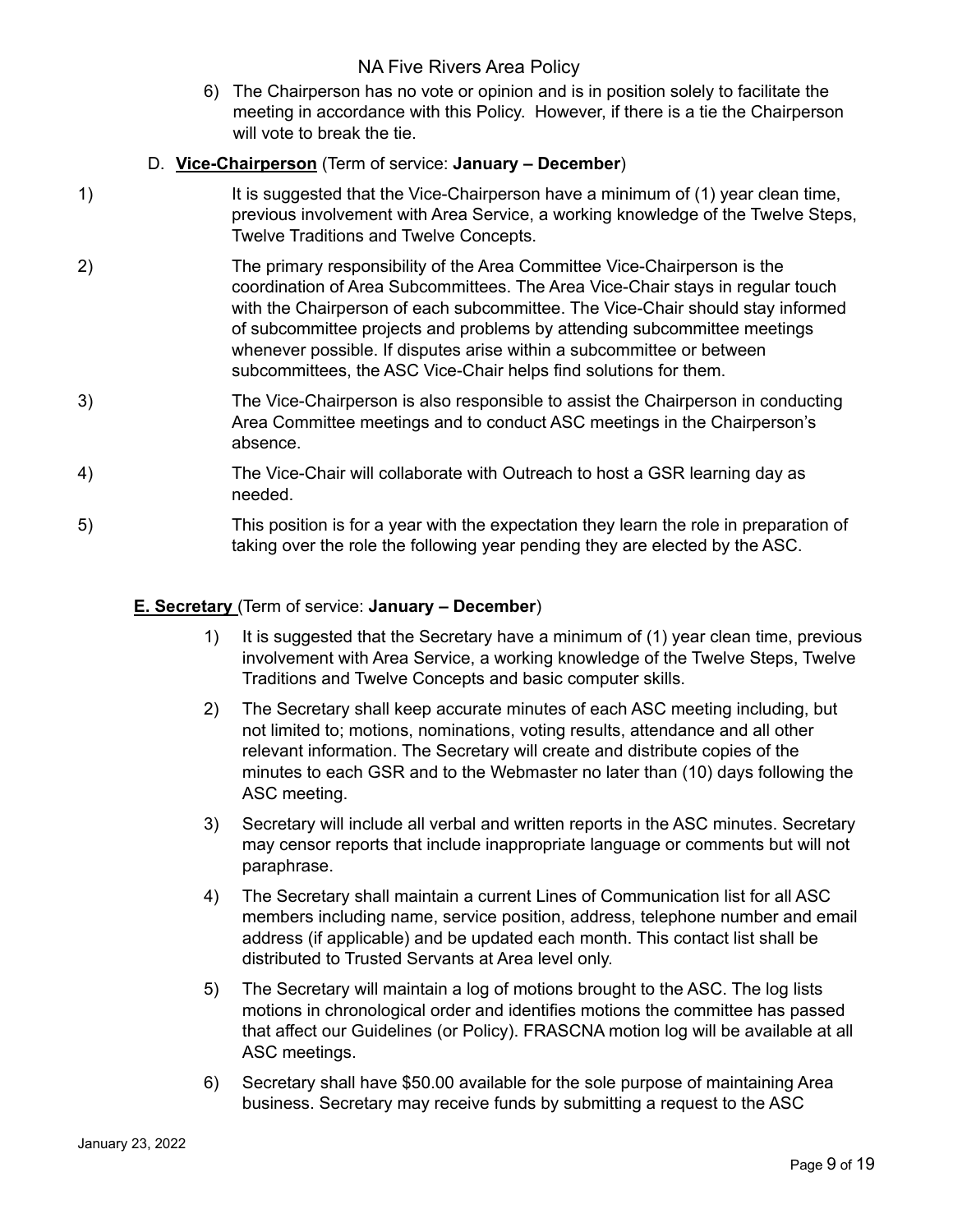Treasurer. Itemized expense report and receipt must be submitted to the Treasurer at the next ASC meeting.

- 7) The Secretary will train the Vice-Secretary in all duties and responsibilities.
- 8) The Secretary is responsible for coordinating with the Policy Chairperson to reprint proposed changes to the FRASCNA Guidelines so they may be sent back to Groups for review and to be voted on.
- 9) The Secretary is responsible for maintaining the Area Archives, keeping six months of ASC Minutes on hand at the ASC.
- 10) The Secretary creates forms as needed and ensures an adequate supply of all forms will be available at the ASC meeting.

#### F. **Vice-Secretary** (Term of service: **January – December**)

- 1) It is suggested that the Vice-Secretary have a minimum of (1) year clean time, previous involvement with Area Service, a working knowledge of the Twelve Steps, Twelve Traditions and Twelve Concepts.
- 2) The Vice-Secretary will learn the responsibilities and assist with the duties of the Secretary.
- 3) The Vice-Secretary will perform the duties and responsibilities of the Secretary in the Secretary's absence.
- 4) This position is for a year with the expectation they learn the role in preparation of taking over the role the following year pending they are elected by the ASC.

#### G. **Treasurer** (Term of service: **January – December**)

- 1) It is suggested that the Treasurer have a minimum of (2) years clean time, previous involvement with Area Service, a working knowledge of the Twelve Steps, Twelve Traditions and Twelve Concepts.
- 2) The Treasurer shall make an oral report of total contributions and expenditures for the PREVIOUS month during the ASC meeting.
- 3) The treasurer will collect funds/donations at the ASC and provide receipts at that same ASC.
- 4) The Treasurer shall make a written report of contributions and expenditures for every ASC meeting and submit a copy of the bank statement each month. *Note: Bank statements will not be included as part of the ASC minutes.*
- 5) FRASCNA shall maintain a checking account into which Area funds will be deposited and from which Area expenses will be paid. *Note: No Area expense shall be paid without a written receipt!*
- 6) The Treasurer shall maintain the Area checking account. The Treasurer and two other ASC members will be on the account. No checks shall be distributed with fewer than two signatures. If a check is cashed with less than two signatures the Treasurer is responsible for all costs that may incur.
- 7) The ASC shall have a two of four signature policy for any check, or other form of withdrawal from the account. The Treasurer and two other ASC members will be on the account. No check will be distributed without two signatures.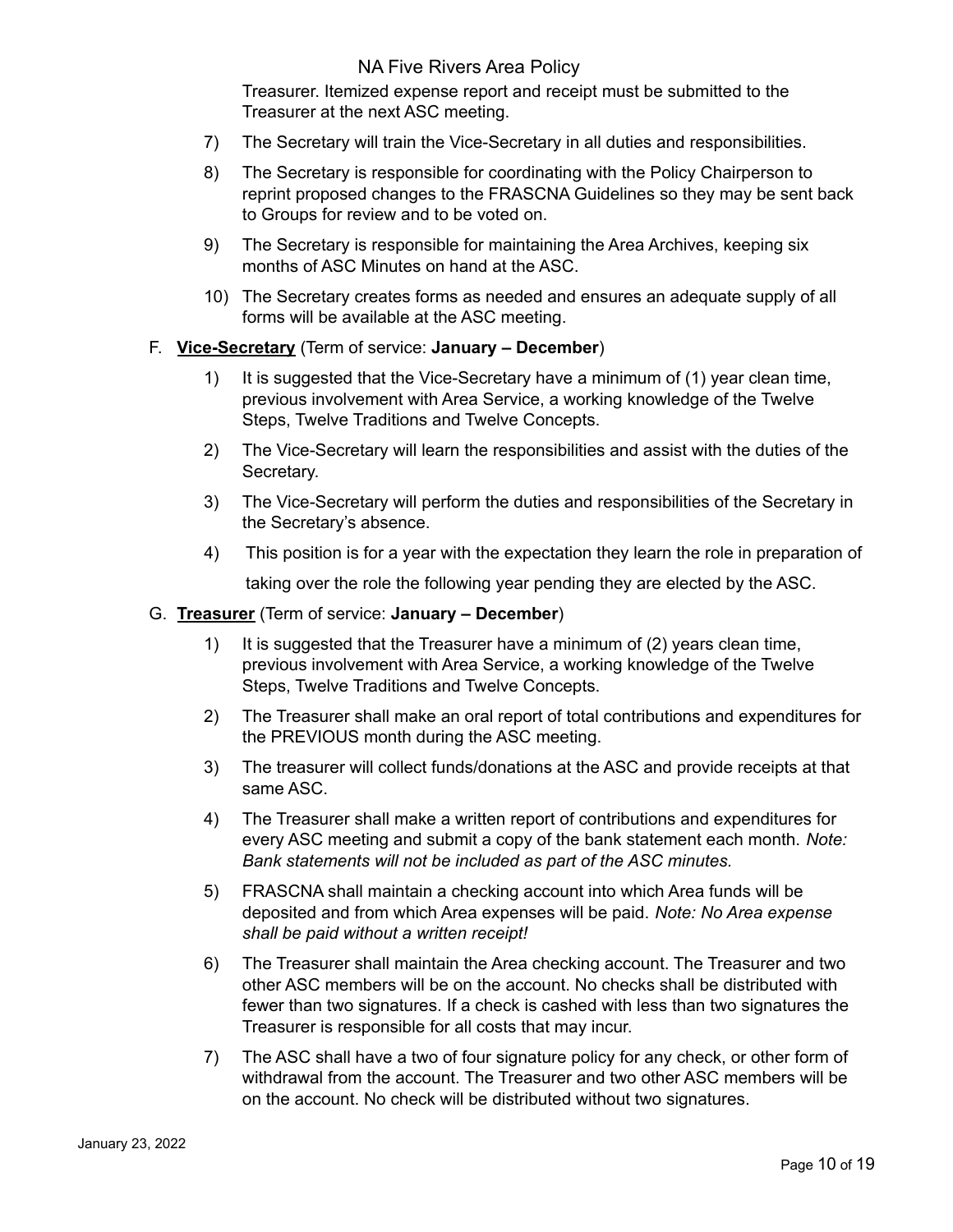- 8) The Treasurer shall give and obtain written receipts for all purchases and donations.
- 9) The Treasurer shall be responsible to pay rent for the ASC meeting facility and for the PO Box in advance each year.
- 10) The Treasurer is accountable for our Area funds and shall promptly reimburse the ASC for any losses or shortages and shall make all books and records available at all ASC meetings.
- 11) The Treasurer's accounting method will be audited at the end of his/her term or in the event of his/her resignation or removal. A committee will be appointed by the ASC to conduct the audit. Committee will include the exiting Treasurer, incoming Treasurer and at least two members of the FRASCNA administrative body.
- 12) Prudent Reserve: ASC Treasurer shall maintain a prudent reserve of \$800.00 for FRASCNA.
- 13) The ASC shall donate to the ORSCNA Region quarterly. At the end of ASC business, prior to the Regional meeting, all proceeds over prudent reserve will be donated to the Region. If we, at FRASCNA are under our prudent reserve at the time, no ORSCNA donation will be made.
- 14) All funds are to be deposited within (5) business days after the ASC.
- 15) The treasurer shall also prepare and present an annual report at the December meeting of the ASC
- 16) Treasurer shall maintain at least 5 years of financial records and documents. After 5 years the Treasurer may shred/dispose of any unneeded documentation.

#### 17) **Treasury Guidelines:**

- a) The ASC shall have a two of four signature policy for any check, or other form of withdrawal from the account. The Treasurer and two (**3?)** other ASC members (i.e. Chair, Vice-Chair, and Vice Treasurer) will be on the account. No check will be distributed without two signatures. The Vice-Treasurer will not sign checks unless the Treasurer is absent from the ASC meeting.
- b) The Treasurer, Chair and Vice-Chair shall have access to the online banking system.
- c) Prudent reserve for the FRASCNA Service Body is \$800. Prudent reserve is the amount of money required to keep the ASC running with minimum services for up to three months without income.
- d) In the event there are two administrative committee members from the same household, only one member at a time may be a signatory on the FRASCNA checking account.
- e) It is suggested that any member who is a signatory on the FRASCNA checking account have at least two years clean.

#### H. **Vice-Treasurer** (Term of service: **January – December**)

1) It is suggested that the Vice-Treasurer have a minimum of (1) year clean time, previous involvement with Area Service, a working knowledge of the Twelve Steps, Twelve Traditions and Twelve Concepts.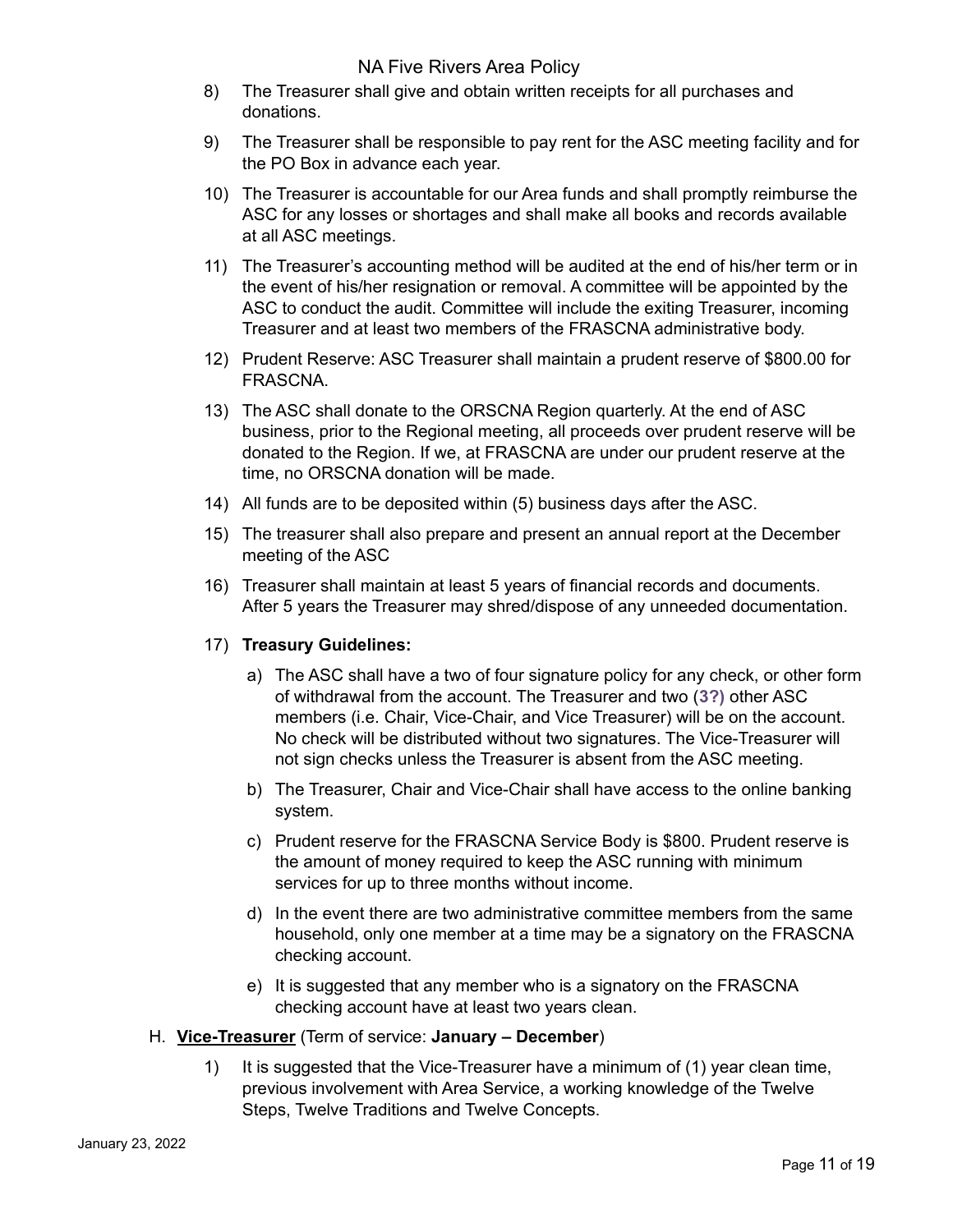- 2) The Vice-Treasurer will learn the responsibilities and assist with the duties of the Treasurer.
- 3) The Vice- Treasurer will perform the duties and responsibilities of the Treasurer in the Treasurer's absence.
- 4) This position is for a year with the expectation they learn the role in preparation of taking over the role the following year pending they are elected by the ASC.

#### I. **Regional Committee Member (RCM)** (Term of service: **January – December**)

- 1) It is suggested that the RCM have a minimum of (2) years clean time, previous involvement with Area Service, a working knowledge of the Twelve Steps, Twelve Traditions and Twelve Concepts.
- 2) The RCM is responsible to stay current with all Area activities, subcommittee functions and Area conscience and to represent the Area at ORSCNA meetings.
- 3) The RCM is responsible for staying in contact with other Areas within our Region and to keep our Area informed of events outside of the Five Rivers Area.
- 4) The RCM is required to attend all ORSCNA meetings and must notify the RCM Alternate and the Chairperson if he or she is unable to attend.
- 5) The RCM is responsible for keeping a complete contact and updated list including all FRASCNA and ORSCNA Trusted Servants.
- 6) The RCM must submit written reports to the ASC and ORSCNA Secretaries at those meetings.
- 7) The RCM will be reimbursed for all fuel used by one vehicle if the Regional meeting is outside of the Five Rivers Area. The Area will reimburse the RCM for the cost of the hotel room when traveling to the ORSCNA meeting when it is farther than 75 miles away. Total expenses are not to exceed \$200.00 (approved 10/2021 area minutes)
- 8) The RCM shall provide location and accommodation cost information in advance of the ORSCNA to the ASC prior to travelling.
- 9) RCM is responsible to take any changes in meeting schedules and Trusted Servants in the FRASCNA Area to the ORSCNA meetings.
- 10) The RCM, in coordination and collaboration with the Activities committee, will organize the quarterly ORSCNA meeting when it is hosted by the Five Rivers Area. (Per Ohio Region's policy, the Region will reimburse FRASCNA \$250 for room rental and/or the food and entertainment that FRASCNA supplies for the ORSCNA meeting).

#### J. **RCM Alternate** (Term of service: **January – December**)

- 1) It is suggested that the RCM Alternate have a minimum of (1) year clean time, previous involvement with Area Service, a working knowledge of the Twelve Steps, Twelve Traditions and Twelve Concepts.
- 2) It is suggested that the RCM Alternate attend the Regional meeting.
- 3) The RCM Alternate will learn the responsibilities and assist with the duties of the RCM.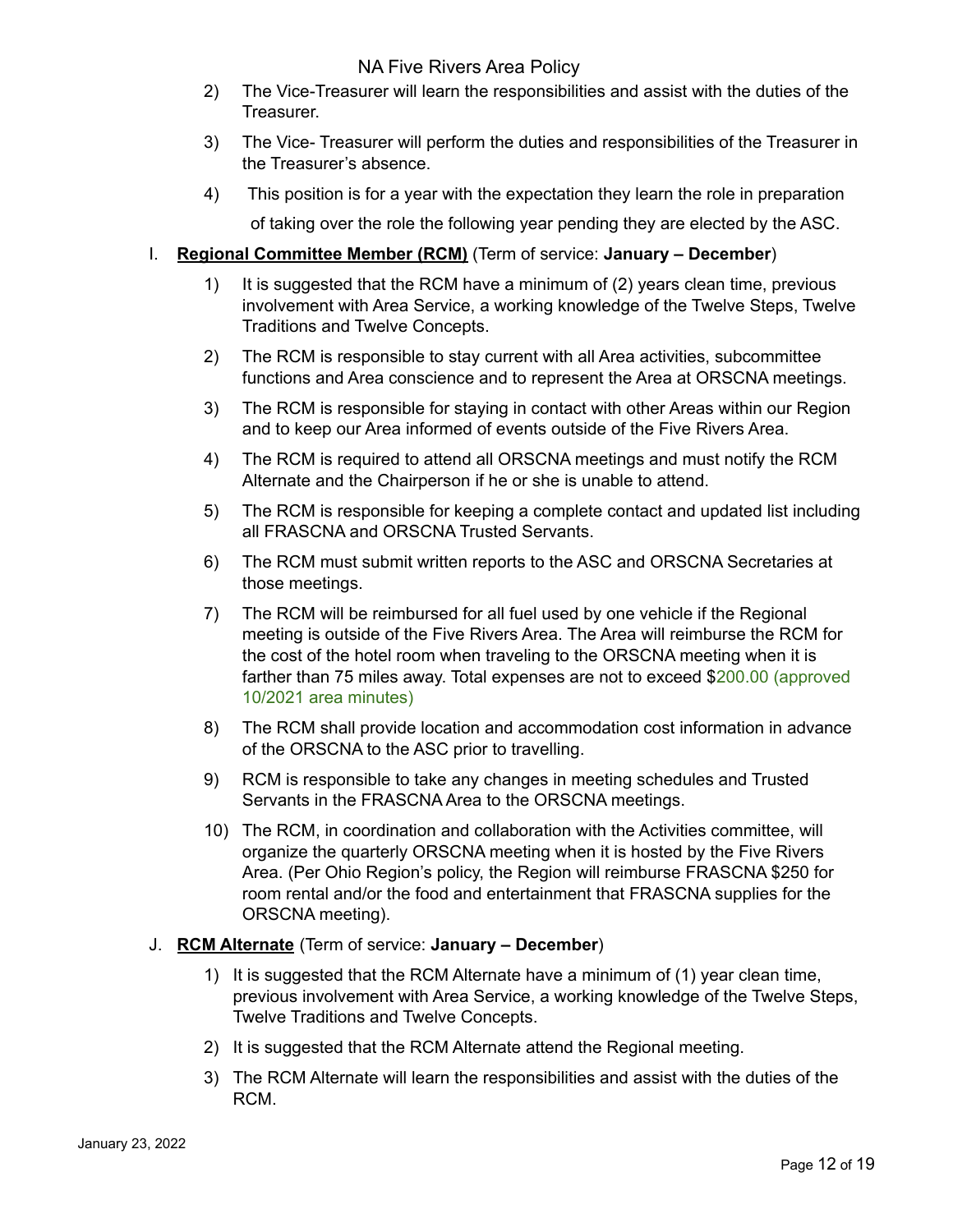- 4) The RCM Alternate will perform the duties and responsibilities of the RCM in the RCM's absence.
- 5) The RCMA will be reimbursed for all fuel used by one vehicle if the Regional meeting is outside of the Five Rivers Area. The Area will reimburse the RCMA for the cost of the hotel room when traveling to the ORSCNA meeting when it is farther than 75 miles away. Total expenses are not to exceed \$200.00
- 6) RCM Alternate must be available to at least attend the ORSCNA meeting in October with the RCM before assuming the RCM position in January.
- 7) The RCM Alternate must notify the Chairperson if both the RCM and RCM Alternate are unable to attend the ORSCNA meeting.

8) This position is for a year with the expectation they learn the role in preparation of taking over the role the following year pending they are elected by the ASC.

9) This is a 2 year term to be re-elected in July of odd number years in order to be aligned with regional service position elections and avoid a lapse in coverage and services. (approved 10/2021 area minutes)

#### **7. FRASCNA Subcommittees**

- 4 policies that report to area- 1. Policy, 2. Activities, 3. Literature, 4. Ad-Hoc, 5. LSC (Outreach, HI, PR, Webmaster, Flyers Coordinator, Phone Line)
	- A. General guidelines
- 1) Subcommittee Chairpersons shall be elected by the ASC. Members of each subcommittee shall elect the trusted servants for that subcommittee.
- 2) In the event of resignation or removal of a subcommittee Chairperson, the ViceChairperson assumes the position of Chairperson upon receiving a vote of confidence\* from the ASC \*(a vote showing that a majority continues to support the policy or the trusted servant).
- 3) It is strongly suggested that each subcommittee create and maintain their own operating guidelines and provide the Area secretary with a copy.
	- 1. **Policy Subcommittee**: Reviews policy proposals and decisions made by the ASC to ensure Area Policy follows the principles of the Traditions and Concepts.
		- 1) Policy Chairperson serves from **July through June**.
		- 2) It is suggested that the Policy Chairperson have a minimum of (1) year clean time, previous involvement with Area Service, and a working knowledge of the Twelve Steps, Twelve Traditions and Twelve Concepts.
		- 3) Policy Chair will attend all ASC meetings to assist the ASC with any procedural questions.
		- 4) Chair subcommittee meetings as needed.
		- 5) Keep a log of all policy changes.
		- 6) As policy changes are made: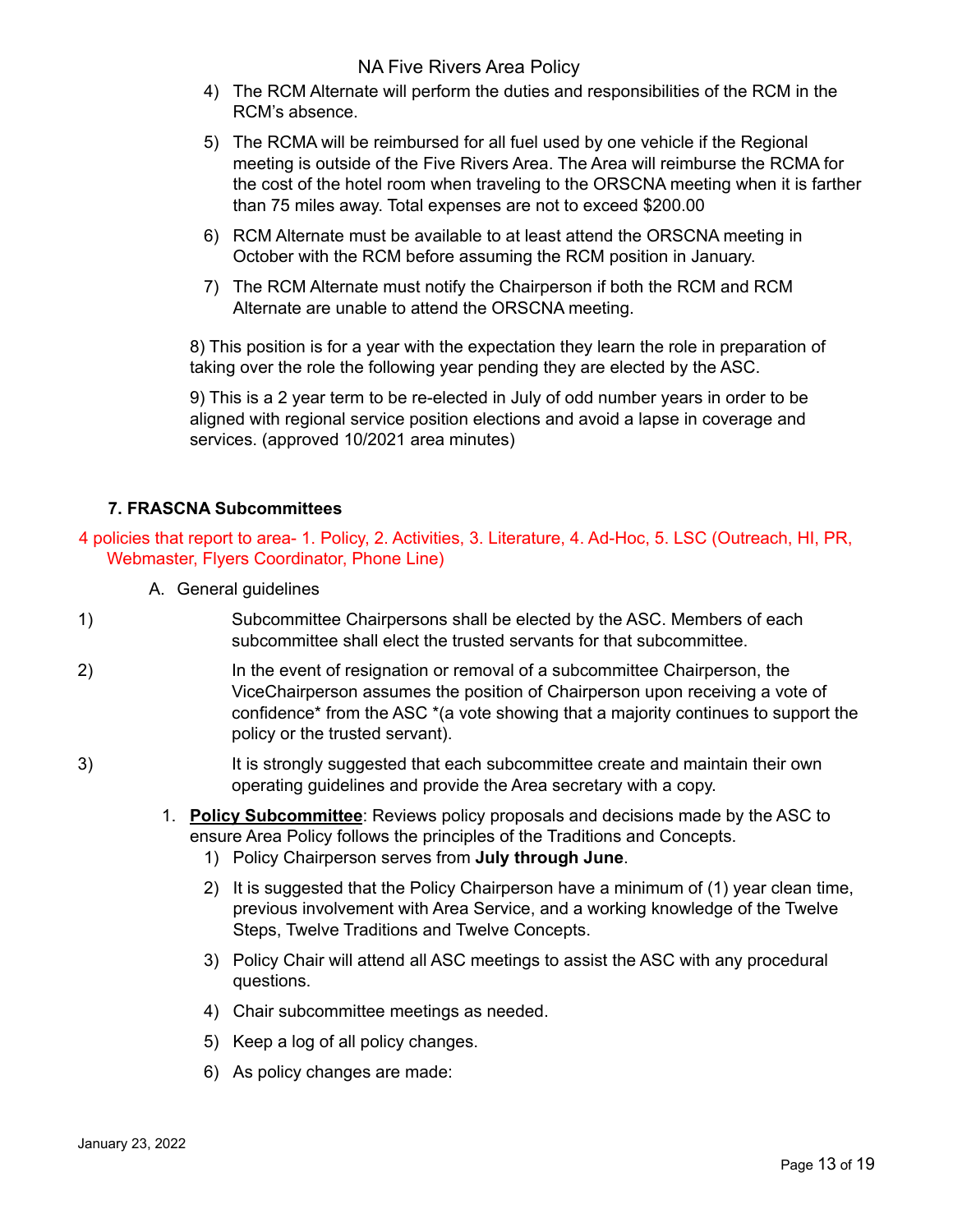- a. Chairperson will distribute a record of the current changes to Trusted Servants of FRASCNA the month following any ASC meeting where proposed policy changes were passed.
- b. Chairperson will submit an updated file to the Web Servant to be posted on the FRASCNA website (within 15 days).
- 7) Policy Chairperson will facilitate an annual review of FRASCNA policy each July.

2. **Activities Subcommittee**: Dances, picnics, campouts, and special speaker meetings - these events are put on by area activities subcommittees. Activities like these can provide a greater sense of community for the local NA Fellowship and produce additional area income. It should always be kept in mind, however, that these functions are designed to enhance NA's primary purpose, not to replace group contributions in funding area services.

- 1) Activities Chairperson serves from **July through June**.
- 2) It is suggested that the Activities Chairperson have a minimum of (2) years clean time, previous involvement with Area Service, and a working knowledge of the Twelve Steps, Twelve Traditions and Twelve Concepts.
- 3) Activities will hold a monthly subcommittee meeting.
- 4) The Activities Chairperson will be responsible for maintaining any supplies acquired by the Area. All supplies shall be returned to the Area at the end of the service term, if the Chairperson is removed from office, or if he or she resigns. Supplies shall be stored in the storage locker that is paid for by the area. The chair shall have the code to the storage locker and whatever committee wants to store items.
- 5) The Activities Chairperson will report and/or attend every ASC meeting and will submit a written report of each month's financial business using the standardized form.
- 6) All funds from Activities will be turned in at the following ASC meeting with an itemized financial report.
- 7) An inventory must be conducted when the Chairperson's service term is over, in case of removal from office or resignation. An Ad-Hoc committee including the Past and Present Activities Chairpersons and the Activities Treasurer must do the inventory.
- 8) The Activities subcommittee will be responsible for sending flyers out to notify FRASCNA and the ORSCNA Webmaster of upcoming events.
- 9) Coordinate efforts and collaborate with the RCM for RSC's held in this area \
- 10) Activities should submit a proposed budget in September. (Should have a budget here......Activities was approved for **a** year. THIS should be submitted yearly. )
- 11) Activities shall host 4 activities for their term.
- 12) Activities Chair can be nominated at the ASC or by the committee and voted on by the Area groups.

**3. Literature Subcommittee:** Maintains literature sales and orders as well as inventory control and performs Literature audits as required.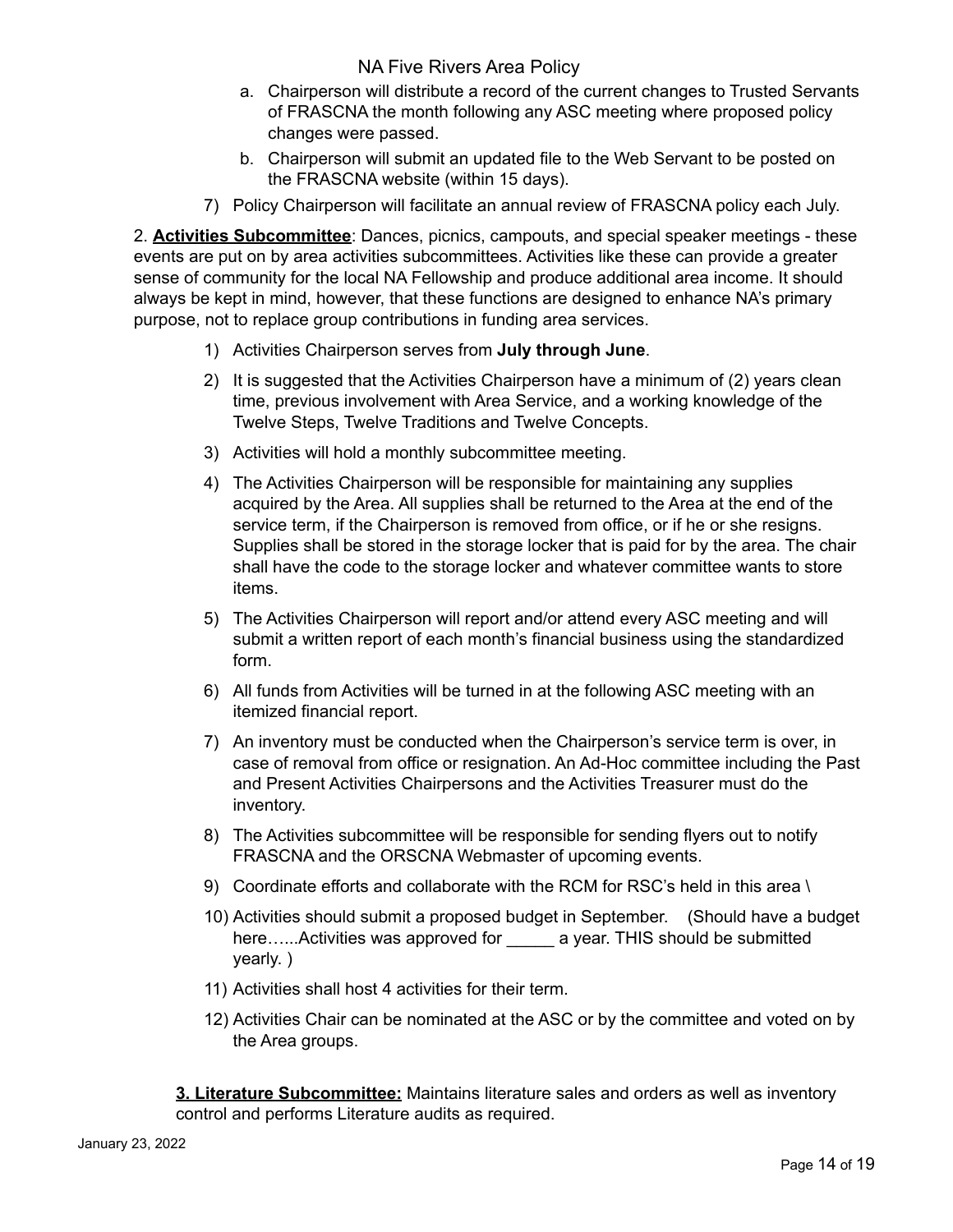- 1) The Literature Chairperson serves from **July through June**.
- 2) It is suggested that the Literature Chairperson have a minimum of (2) years clean time, previous involvement with Area Service, a working knowledge of the Twelve Steps, Twelve Traditions and Twelve Concepts.
- 3) The Literature Chairperson shall be responsible for bulk purchase of NA Literature and supplies, and for maintaining an adequate supply of NA literature for sale at the ASC meeting. Also, the Literature Chairperson shall supply literature order forms at each ASC meeting.
- 4) Literature Subcommittee shall maintain \$1700.00 in funds, literature and supplies for sale to Area Groups.
- 5) The Literature Chairperson will report and/or attend every ASC meeting and will submit a written report of each month's financial business using the standardized form along with a current copy of the bank statement.
- 6) Literature Subcommittee shall maintain a checking account with a minimum of (4) authorized signers on the account. It is suggested that a Literature Alternate, and/or administrative Trusted Servants be the second signer.
- 7) The Literature Chairperson shall be responsible for all literature and money and shall promptly reimburse the ASC for any losses or shortages. And will be responsible for maintaining and balancing the Area Literature credit card.
- 8) All funds will be deposited within (5) days following ASC meeting.
- 9) A product inventory audit must be conducted when the Chairperson's service term is over, in case of removal from office or resignation. Any discrepancies must be resolved prior to the transfer of literature and funds.
- 10) Literature will be sold to Groups at cost. The Groups pay 10% of the cost of their order to Literature Subcommittee toward freight costs. The ASC will reimburse Literature Subcommittee for any remaining freight costs.
- 11) The Literature Chair shall also maintain the key to the FRASCNA post office box and is responsible for retrieving ASC mail prior to the monthly meeting.
- 12) The Literature Chairperson will train the Literature Alternate in all literature distribution duties and responsibilities.
- 13) The Literature Chairperson must contact the Literature Alternate in the event they are unable to attend the ASC meeting. If there is no alternate the Literature Chairperson must contact the ASC Vice-Chairperson.

#### **4. Ad Hoc Committees**

- 1) An Ad-Hoc committee is responsible for accomplishing special tasks within the NA community that are not already designated to another subcommittee.
- 2) Requesting an Ad Hoc Committee can be presented to the Administrative body as a motion by any member of the ASC or as a collaborative decision by the Administrative body. The Administrative body will discuss and review the need for an Ad Hoc and form an Ad Hoc Committee as they see the need.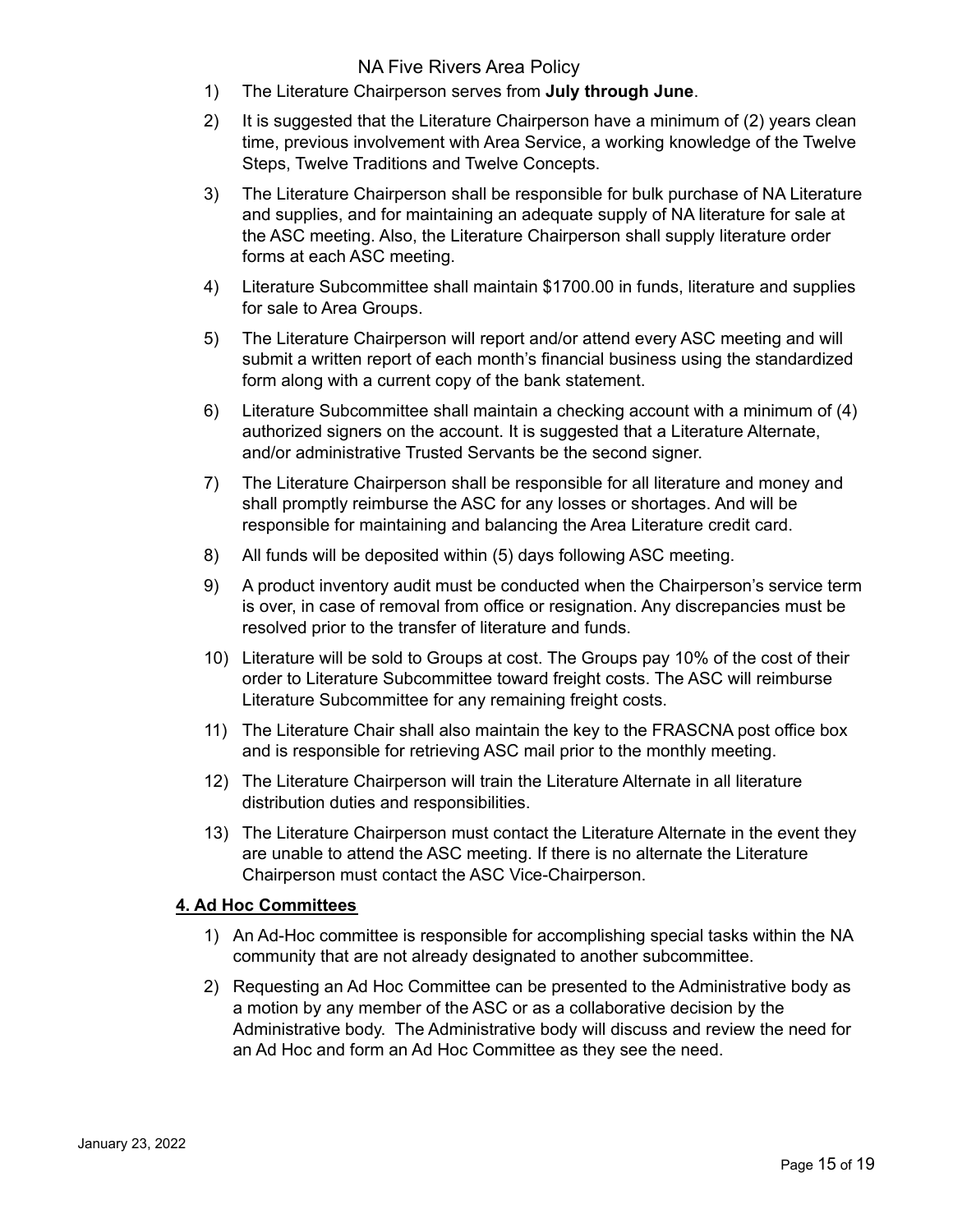- 3) It is suggested that Ad-Hoc Committee Chairpersons have a minimum of (2) years clean time, previous involvement with Area Service, a working knowledge of the Twelve Steps, Twelve wTraditions and Twelve Concepts.
- 4) Once an Ad-Hoc Committee is formed by the Administrative body, a nominated or willing member to chair that committee will be voted in by the ASC and will be responsible for all tasks involved in performing their duties.
- 5) Ad-Hoc committees will make a monthly written report to the ASC while performing their duties.
- 6) Ad-Hoc committees shall be dissolved after each task has been completed.

**5. Local Services Subcommittee** (LSC): Coordinates PR (B), Website (C) Phoneline and H&I services (A), flyers coordinator, and Outreach (D) and efforts collectively and serves as a single point of contact for ASC and PR/Webmaster/ Phoneline /H&I Subcommittees/Outreach/Flyer Coordinator.

- 1) Local Service Chairperson serves **July through June**.
- 2) It is suggested that the Local Services Chairperson have a minimum of (3) years clean time, previous involvement with Area Service, a working knowledge of the Twelve Steps, Twelve Traditions and Twelve Concepts, a recommendation from the PR/H&I subcommittees and one year of service on the PR/Website/ Phoneline/ H&I Subcommittee/Outreach/Flyer Coordinator.
- 3) Chair is elected by voting members of ASC. Provides a single point of contact and representation when scheduling presentations.
- 4) Coordinates presentations and serves as liaison with outside communities and institutions in accordance with the WSC PR, and H&I Handbooks.
- 5) Serves as liaison to hospitals, prisons and other institutions in accordance with WSC H&I Handbook.
- 6) Chairperson facilitates subcommittee meetings every month.
- 7) Chairperson will attend and submit a report to the ASC every month, including (but not limited to):
	- a. Status of participation and function of presentations made by the LSC to include PR, Webmaster, Phoneline and H & I, and flyers coordinator, and Outreach
	- b. Recommendations and proposals for new community and institutional contacts.
- 8) Coordinates activities with PR and H&I (and/or other subcommittees).
- 9) Maintains Itemized expenditures for PR, Website, Phoneline and H&I subcommittee, and flyers coordinator, and Outreach regularly submitting copy to ASC Treasurer.
- 10) Submits an annual budget for PR, Website, Phoneline, H&I and flyers coordinator, and Outreach efforts at the March ASC meeting.
- 11) Serves as PR or H&I Coordinator in the temporary absence of either position.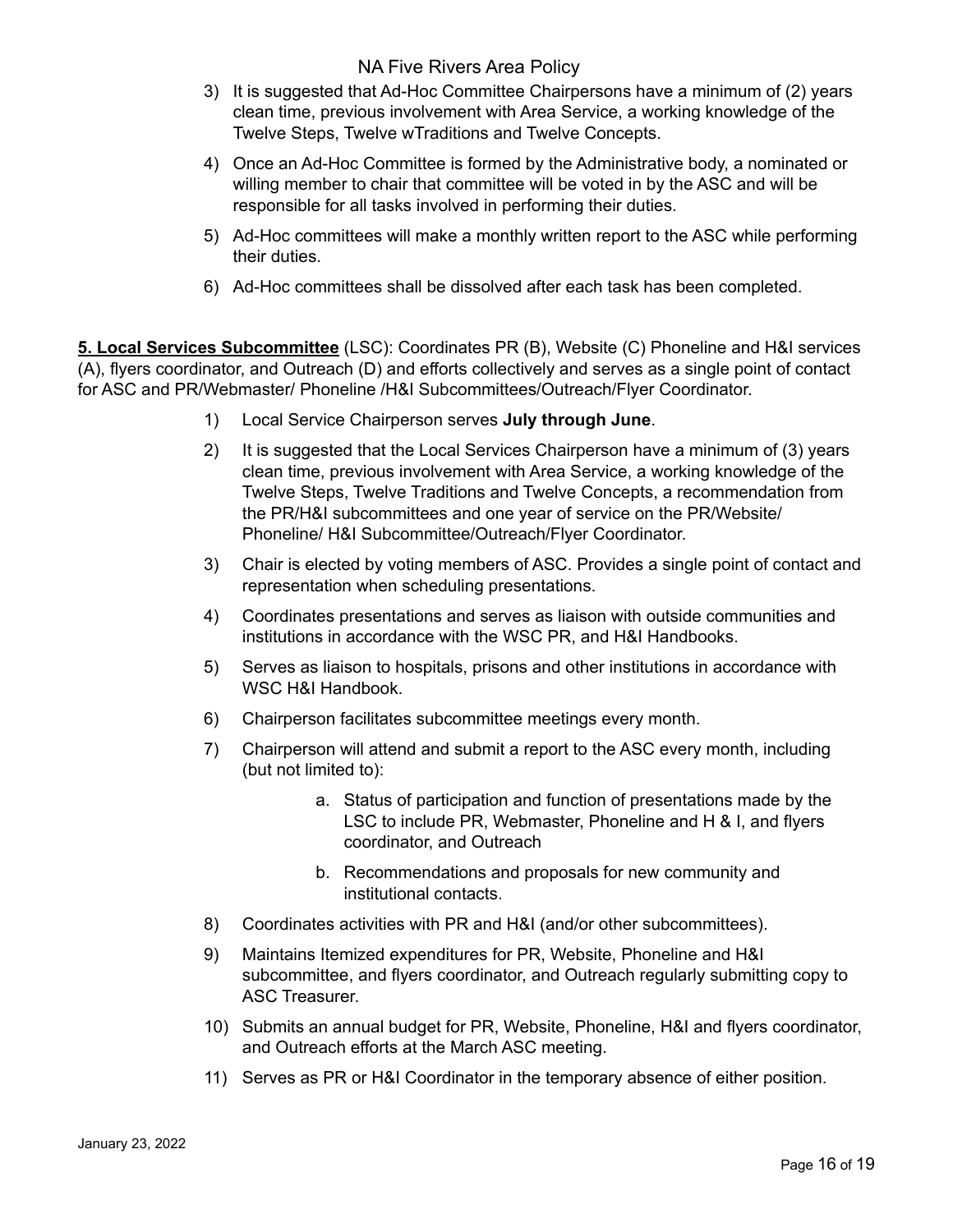- 12) Encourages attendance and reports on all Regional (ORSCNA) meetings in absence of PR or H&I Coordinator. Travel expenses paid by ASC, not to exceed \$120.00.
- A. **Hospitals and Institutions (H&I):** Hospitals and institutions subcommittees conduct panels that carry the NA message to addicts who have no other way of hearing our message. Patients at addiction treatment centers, mental health facilities, and therapeutic communities and inmates at jails, prisons, and forensic hospitals. In accordance with the H&I handbook, it is suggested that this area focus on inpatient facilities rather than outpatient facilities to most effectively use area resources (Per H&I [Handboo](https://www.na.org/admin/include/spaw2/uploads/pdf/handbooks/H&I%20Handbook.pdf)k)
	- 1) FRASCNA H&I operates as part of the Local Services subcommittee. The H&I Coordinator will attend the Local Services subcommittee meeting each month.
	- 2) H&I Coordinator serves from **July through June** and is selected by the Local Services Committee (not elected by the ASC).
	- 3) It is suggested that the Hospital and Institutions Coordinator have a minimum of (2) years clean time, previous involvement with Area Service, a working knowledge of the Twelve Steps, Twelve Traditions and Twelve Concepts, and one year of service on the PR/H&I Subcommittee.
	- 4) H&I Coordinator ensures subcommittee serves in accordance with the H&I Handbook and that Traditions are followed in all contacts with the community.
	- 5) H&I Coordinator maintains a volunteer database and facilitates organization and scheduling of regular H&I meetings.
	- 6) H&I coordinates with PR as needed. To establish relationships with institutions.
	- 7) Coordinator expresses budgetary needs to Local Services Chair.
	- 8) Coordinator encouraged to attend and report on all Regional H&I meetings. Travel expenses paid by ASC, not to exceed \$120.00.
	- 9) A minimum of (6) months of clean time and strict adherence to presenting NA as suggested in the H&I Handbook is required to enter a facility.
	- 10) A minimum of two recovering addicts of the same gender must be available in order to hold an H&I meeting in a non-co-ed facility.

B. **Public Relations (PR):** Organizes displays and disseminates NA information to Inform addicts and others in the community of the availability of recovery in NA. To include verbal communication and returning calls from the phoneline that pertain to outside organizations and institutions, ie. Rehab centers, probation offices, etc.

- 1) FRASCNA Public Relations subcommittee operates as part of the Local Services subcommittee. The PR Coordinator will attend the Local Services subcommittee meeting each month.
- 2) PR Coordinator serves **July through June** and is selected by Local Services Committee, (not elected by ASC).
- 3) It is suggested that the Public Relations Coordinator have a minimum of (2) years clean time, previous involvement with Area Service, a working knowledge of the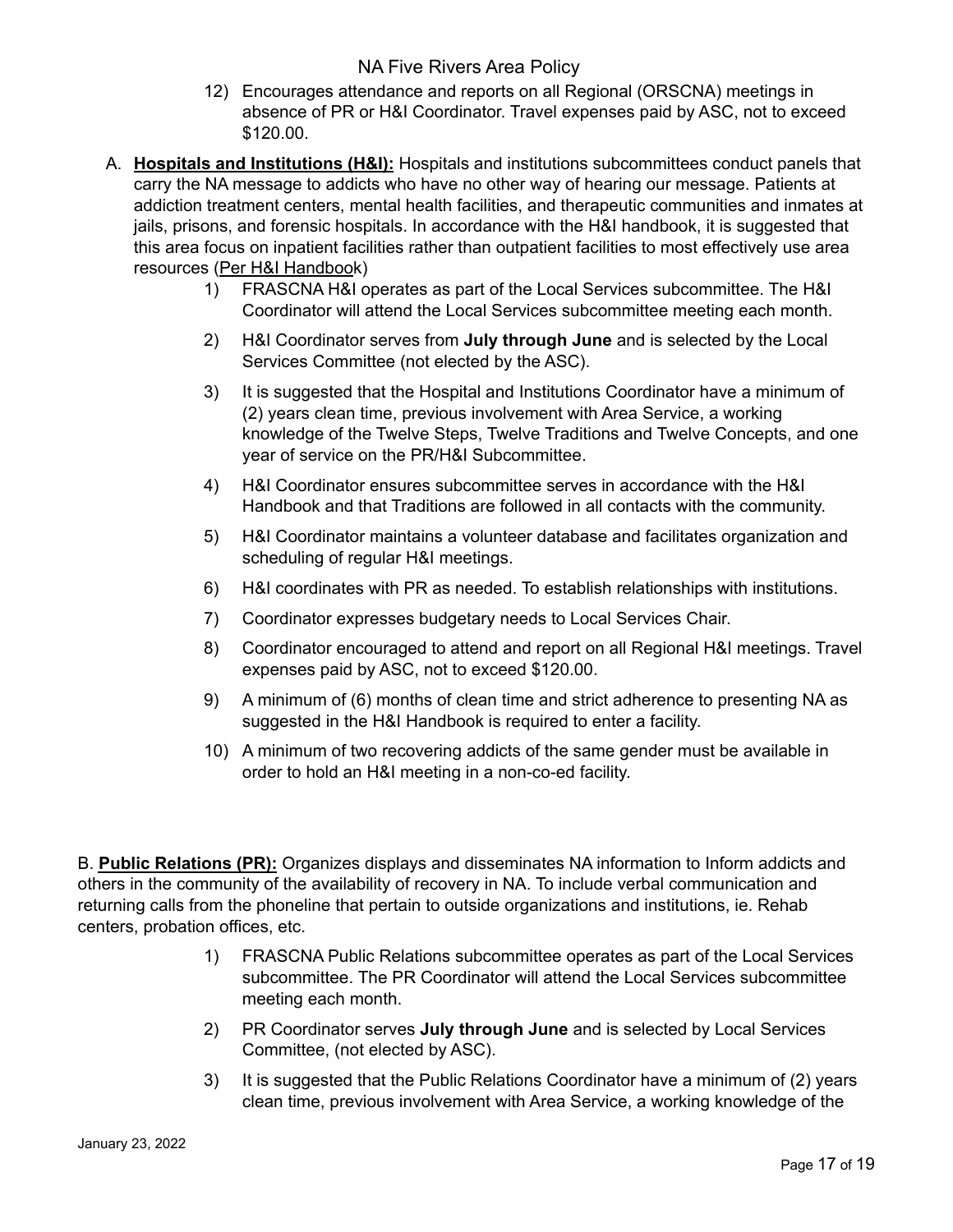Twelve Steps, Twelve Traditions and Twelve Concepts, and one year of service on the PR/ H&I Subcommittee.

- 4) PR Coordinator ensures subcommittee serves in accordance with the Public Relations Handbook and that Traditions are followed in all contacts with the community.
- 5) PR coordinates with H&I as needed. And provide schedules as needed.
- 6) Provides adequate training to volunteers who will participate in any PR presentations.
- 7) Provide the area and GSRs with updated area meeting schedules.
- 8) Schedules are updated and distributed every three months or as needed.
- 9) New meetings are added 30 days after date of their first meeting or at next scheduled printing.
- 10) Schedule/information changes for existing meetings are reflected on the next schedule.
- 11) Provides accurate meeting information for the Five Rivers Area to the FRASCNA Web Servant for posting on the website.
- 12) Coordinator expresses budgetary needs to Local Services Chair.
- 13) Coordinator encouraged to attend and report on all Regional PR meetings. Travel expenses paid by ASC, not to exceed \$120.00.

#### C. **Website:**

- 8) The Website Chairperson serves **July through June**.
- 9) Website subcommittee will operate under the LSC subcommittee.
- 10) It is suggested that the Website Chairperson have a minimum of (2) years clean time, previous involvement with Area Service, a working knowledge of the Twelve Steps, Twelve Traditions and Twelve Concepts.
- 11) Web Master shall be the single point of accountability to ensure FRASCNA website is properly maintained and to ensure information regarding the area is available on the Five Rivers Area website: fiveriversna.org.
- 12) Web Chairperson will work with PR and the Secretary to maintain accurate meeting and trusted servant information for the Five Rivers Area of NA on the Narcotic Anonymous World website: na.org.
- 13) Web Chairperson will be responsible for informing the ORSCNA Webmaster of changes in meeting and trusted servant information for the Area.
- 14) Web Chairperson must attend and give a report at all ASC meetings.
- 15) Web Chairperson must have access to a computer with Internet capability, email and must have basic computer skills.
- 16) Teach GSRs how to access World services to register or update meetings electronically.